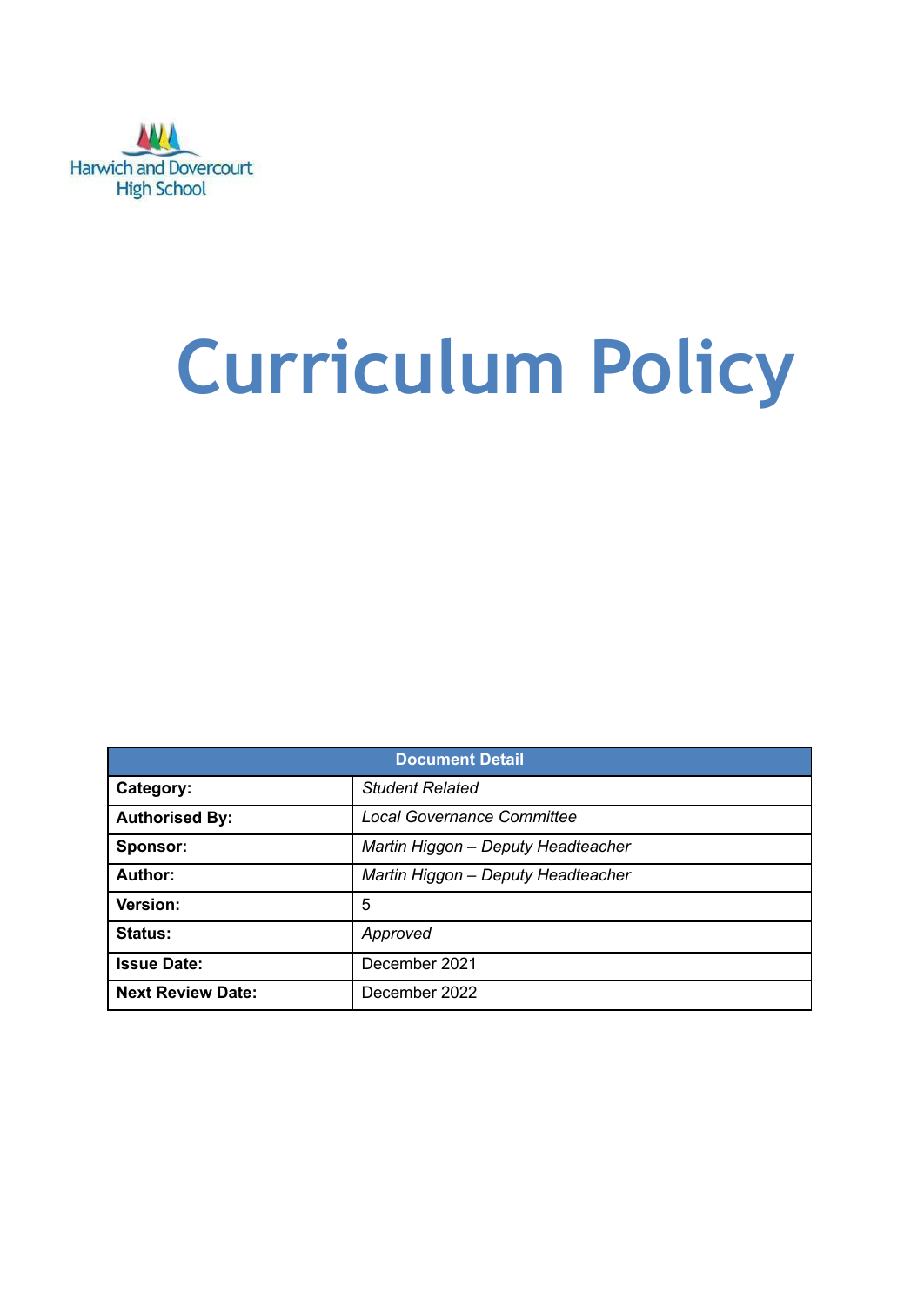

#### **Ownership and Control**

| <b>Version</b> | <b>Author</b> | <b>Dated</b>     | <b>Status</b>                               | <b>Details</b>                                                                                                           |
|----------------|---------------|------------------|---------------------------------------------|--------------------------------------------------------------------------------------------------------------------------|
|                | <b>MW</b>     | 24/10/12         | Approved                                    | Approved 24<br>October<br>2012 by Student and<br><b>Curriculum Committee</b>                                             |
|                | <b>MW</b>     | 27/11/13         | Version 1 re-approved<br>with no amendments | Student and Curriculum<br>Committee 27 November<br>2013                                                                  |
| 1              | <b>MW</b>     | 09/03/16         | Version 1 re-approved<br>with no amendments | Student and Curriculum<br>Committee 9 March 2016                                                                         |
| 1              | <b>MW</b>     | 14 June 2017     | Approved with no<br>amendments              | Approved by LGB 14 June 2017                                                                                             |
| 2              | <b>MHI</b>    | Dec 2018         | Approved                                    | Approved by Chair's action after<br>amendments made following<br>suggestions made at the LGB<br>meeting in October 2018. |
| 3              | <b>MHI</b>    | November<br>2019 | Approved                                    | Approved by LGC 7 <sup>th</sup> November<br>2019.                                                                        |
| 4              | <b>MHI</b>    | November<br>2020 | Approved                                    | Approved by LGC 5th Nov 2020                                                                                             |
| 5              | <b>MHI</b>    | December<br>2021 | Approved                                    | Approved by LGC 7th<br>December 2021                                                                                     |

#### **Intended Audience**

| <b>Intended Audience</b>   | l Intended Method of Distribution |
|----------------------------|-----------------------------------|
| Staff, Students, Governors | Shared Google Drive, Website      |

#### **AMENDMENT TRACKER**

#### **Name of reviewer: Martin Higgon**

**Date of review: December 2021**

#### **Summary of all changes being proposed in this policy review:**

- P.4 Added details of assessment to paragraph 2, due to no SATs taking place.
- P.4-5 Details of Transition Year 2021-2 updated, starting with last paragraph on page 4.
- P.5 Updated the PSHEE section to include RSHE.
- P.6 KS4 section updated to Year 10-11 (no longer including Year 9).
- P.6-7 Updated Transition Year courses for KS4, especially Science.
- P.9 Amended KLIC to Foundation Learning course details.
- P.10 Updated Curriculum Diagram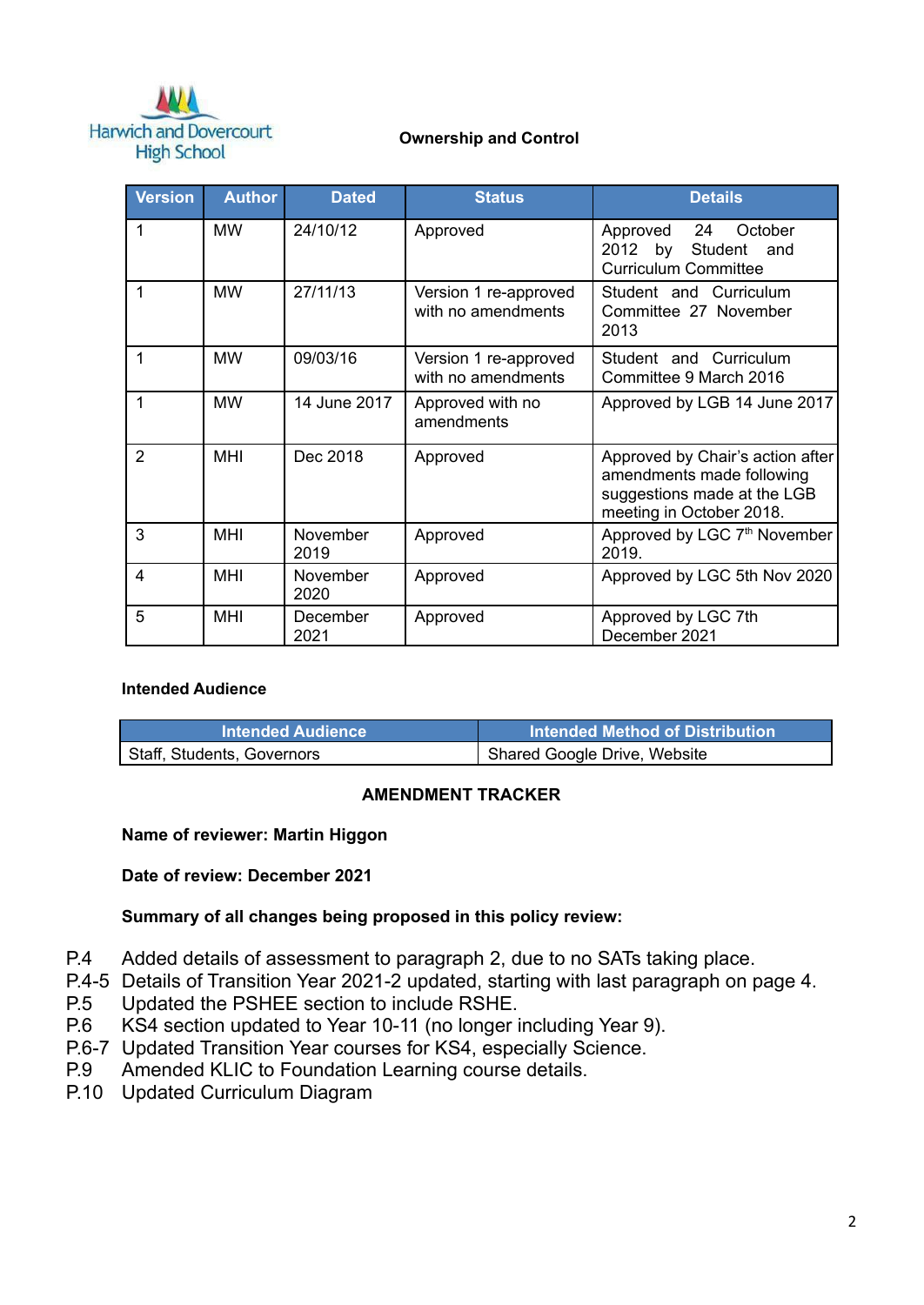## **Curriculum Policy**

## **The Intent of our Curriculum**

At Harwich and Dovercourt High School we are ambitious for our students, and our curriculum is designed to maximise the opportunities available to them when they leave us after five or seven years in our school. It is founded on the important principle of providing all of our students, including those from disadvantaged backgrounds and with Special Educational Needs and Disabilities, with the knowledge, skills and cultural capital they need to succeed in their lives.

We offer a broad curriculum throughout the five or seven years our young people spend with us. Each subject discipline has carefully planned how their curriculum progresses from students' starting points at the end of Key Stage 2 during the time they spend in our school.

Both the acquisition of knowledge and the development of reading are fundamental cornerstones of our curriculum design. Consequently, during our students' time with us much emphasis is given to developing their reading, both for purpose and for pleasure, in addition to providing abundant opportunities for them to embed knowledge into their long-term memory, supporting their personal development as learners as well as equipping them to succeed in their lives, including in the next stages of their education and in employment.

## **The implementation of our curriculum**

In order to best support the successful implementation of our curriculum for 2019-20 we moved to a school day with four 75 minute lessons. This has allowed the development of a more rigorous approach to Key Stage Three, including the use of reading for purpose and focussed study activities during each lesson. The amount of curriculum time given to each subject across Years 7-13 is shown in Appendix A.

## **Key Stage Three (Years 7-8)**

Our KS3 curriculum is knowledge rich. It is designed to foster a love of reading and learning in our young people and also to equip them with the foundations they need in knowledge and skills to successfully navigate the challenges of studying a full set of reformed 9-1 GCSEs in the future.

Subject leaders have carefully considered the design of the curriculum in their areas to ensure that students learn the most important subject content and this is securely embedded through the use of retrieval practice-based activities. The two years of Key Stage 3 are strengthened further with carefully planned curriculum-enhancement trips in Years 7 and 8, including a whole Year 7 trip to London, which is supported with and followed up by our PSHEE curriculum, affording opportunities to develop literacy, cultural capital and oracy. Our Opportunity Curriculum enhances this even further by encouraging and rewarding students for undertaking life enhancing activities during the holidays, such as visiting art exhibitions, watching meteor showers, or writing a song.

In addition to reading for purpose in each lesson, students are also encouraged to read for pleasure by being provided with books carefully chosen by the school to be both challenging and interesting to them. Opportunities to experience the pleasure of silent reading are built into the school week, for example during assembly.

Although we believe that reading is a vital skill for life it is clear that it also underpins success in vital external examinations in Years 11 and 13. Therefore we assess all of our students' reading ages regularly and, where necessary, offer a range of reading interventions. Depending on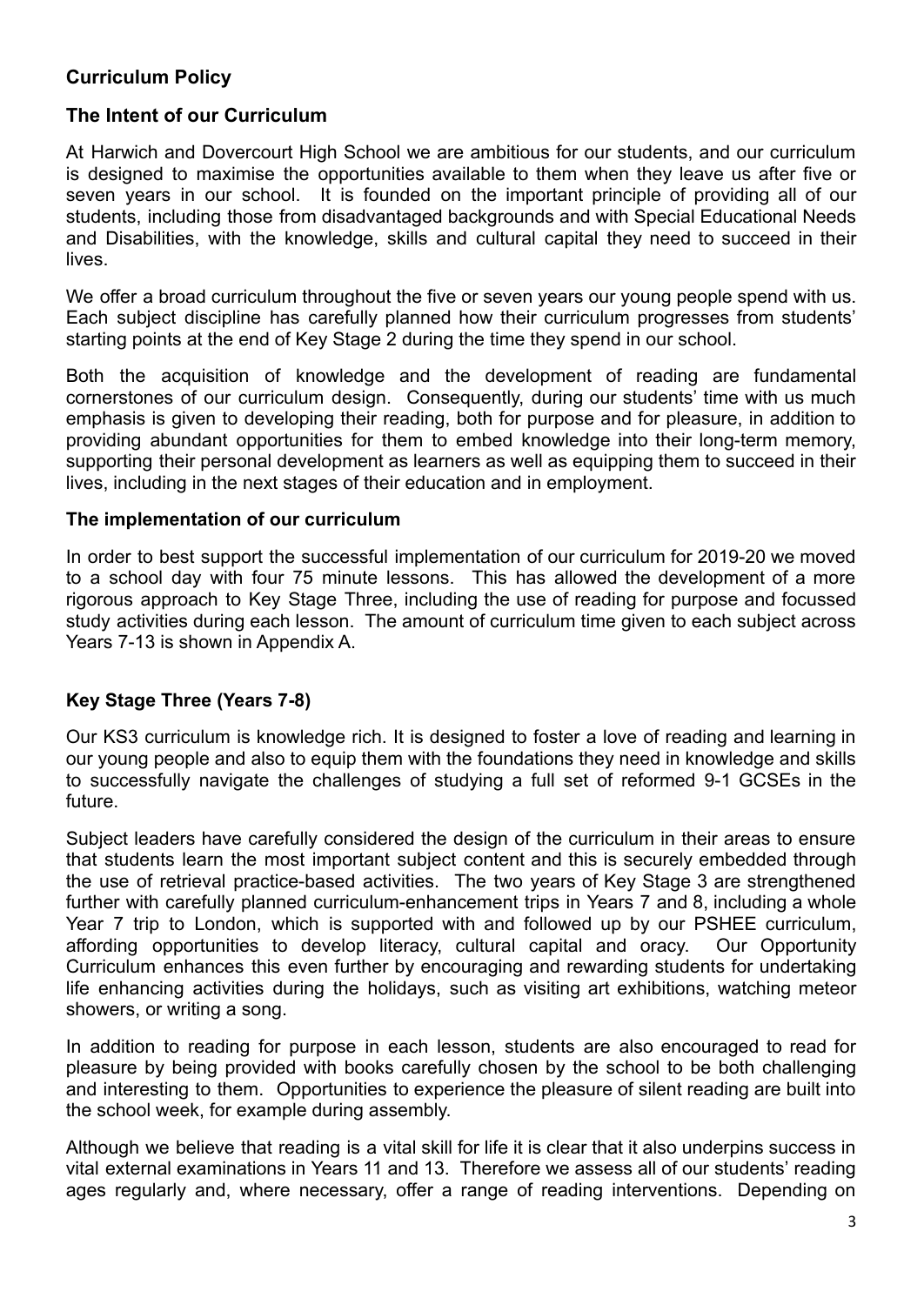need and students' starting points, these interventions are led through one of a number of avenues, including via our SEND department, tutor time and during English lessons. Our aim is to ensure that our students' reading ages catch up to their chronological age as soon as possible. During lessons, all students are expected to read for purpose and our Teaching and Learning Team regularly provides training to staff in research-based strategies to lead reading successfully in their classrooms.

Academically, we use prior attainment data and attitude to learning data from year 6 SATs to organise students into sets in the majority of subjects, with the notable exceptions of PE where students are generally grouped by gender and in technology where students are taught in smaller groups. Where SATs were not completed due to the pandemic, Year 6 teachers are asked to comment on students' academic ability and attitude to learning to support our creation of Year 7 teaching groups, and students sit Cognitive Ability Tests (CATs) in Year 7 which are then used to generate Minimum Expected GCSE grades.

The reporting system at KS3 aims to prioritise a range of key skills that have been widely recognised to be significant in the academic progression of students in Years 7 and 8: Attitude to learning, out of school learning, engagement with reading, developing writing, developing oracy.

These three tracking points in each year also allow the Heads of Year and Subject Leaders to:

- Identify students causing concern;
- Produce a clear and digestible overview of students' knowledge acquisition, engagement with reading, developing writing, developing oracy and attitude to learning, for staff;
- Meet with the relevant staff, including the SENCO, to put appropriate and well- informed interventions in place;
- Celebrate endeavour and hard work moving forward.

## **GCSE Options**

We strongly believe that a good set of GCSE results is crucial for future career success for our students. With the introduction of content heavy 9-1 GCSEs including more terminal exam papers, in order to allow our students to achieve their very best at the end of Key Stage Four we begin the process of choosing GCSE options during Year 8. This then leads into a Transition Year in Year 9 where students start their GCSE studies. The majority of our students then study those courses for three years, allowing them to develop mastery of their subjects ready for the increased rigour of a full set of 9-1 terminal exams in the summer of Year 11.

We are mindful of the need to ensure our students do not miss out on a broad curriculum during Year 9. In order to carefully balance the need to support success at Year 11 with the need to develop a wide range of knowledge at Key Stage 3, we ensure the following during Year 9, which we consider a Transition Year between Key Stages 3 and 4.

## **Transition Year (Year 9)**

The Transition Year (Year 9) allows students to re-evaluate their options choices whilst continuing to acquire a rounded knowledge of key world issues and events outside of their examined subjects to develop lifelong learners. For 2021-22, in recognition of the number of face to face lessons lost during two lockdowns, students were invited to choose six subjects for their Transition Year, including at least one creative subject, which will then be reduced to four which they carry through to the end of Year 11. Significant emphasis is placed on choosing an academic route for our more able students, who are encouraged to study the full English Baccalaureate (including history or geography and a language) and triple science. This route is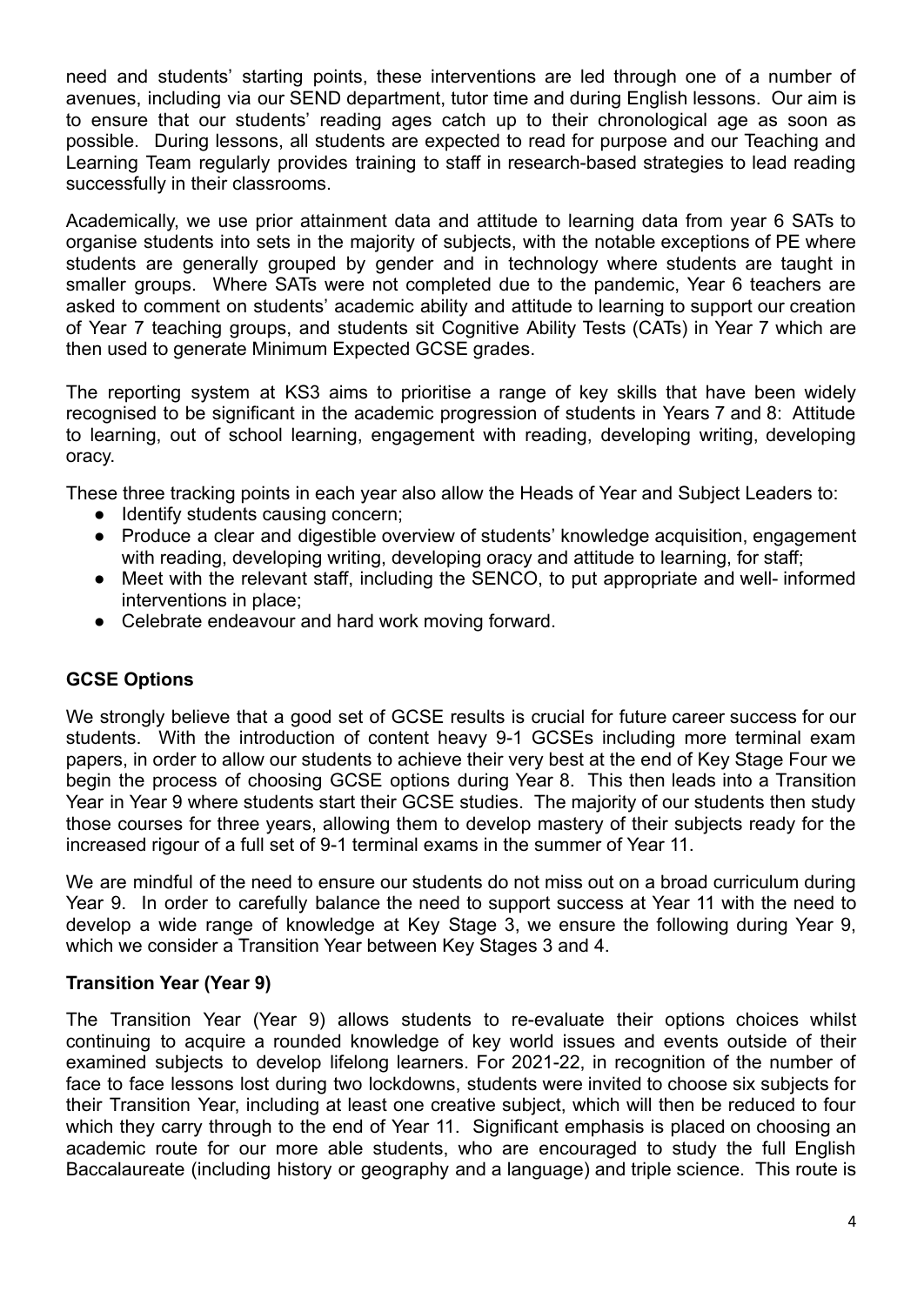not limited by prior attainment however and all students are welcome to follow it should they so wish.

Our Transition Year is supported with a full programme of Careers Education Information Advice and Guidance (CEIAG). This is achieved through our PSHEE, Careers and Citizenship programme which operates throughout the 11-19 school and was enhanced for 2020-21 in recognition of the importance of this area.

In addition, curriculum-enriching trips, activities and assemblies continue to run throughout Year 9 ensuring all students continue to learn about a broad range of subjects.

## **Personal, Social, Health and Economic Education (PSHEE), Relationships and Sex and Health Education (RSHE), Citizenship and Careers Education, Information Advice and Guidance (CEIAG)**

PSHEE, RSHE & Citizenship is about what it is to be a person, and how to be a valuable member of society. Fundamentally, this is concerned with the exploration of values and attitudes, with the development of skills, and with the acquisition of relevant knowledge and understanding. This should enable students to lead confident, healthy, responsible lives as individuals and be a contributing part of society. From making responsible decisions to succeeding in their first job, PSHEE helps to manage many of the most critical opportunities, challenges, and responsibilities they will face growing up.

We want all our students to be healthy and to achieve at school and in life. We believe that by providing opportunities at school for enhancing emotional and physical health, we will improve long term health, reduce health inequalities, increase social inclusion, and raise achievement for all. Students are encouraged to take part in a wide range of activities and experiences across and beyond the curriculum, contributing fully to the life of the school and the wider community. In particular the pastoral system, and the many activities organised within it, support an inclusive and participatory ethos.

PSHEE, incorporating RSHE, Citizenship and CEIAG is delivered through a weekly taught lesson in Years 7-11, Tutor Time in Years 12-13 and is supplemented by a range of exciting days throughout the year which enables the school to invite in guest speakers to deliver on key topics such as careers, university applications and health.

In school, students are encouraged to take part in a wide range of activities and experiences across and beyond the curriculum, contributing fully to the life of the school and the wider community. PSHEE aims to enable students to:

- Value others and feel valued
- Respect others and be respected
- Be independent, but also interdependent
- Behave responsibly
- Have a concern for justice and uphold the rights of others
- Understand the consequences of actions
- Treat others the way they wish to be treated

## *Further information regarding PSHEE can be found in our PSHEE policy.*

Careers, employability skills and pathways to success are emphasised from day one. A culture of aspiration permeates everything we do. We have high expectations and promote a growth mindset. As per the HDHS careers policy, we endeavour to make a major contribution to preparing our young people for the opportunities, responsibilities and experiences of life, in order to help them make a successful transition to adulthood.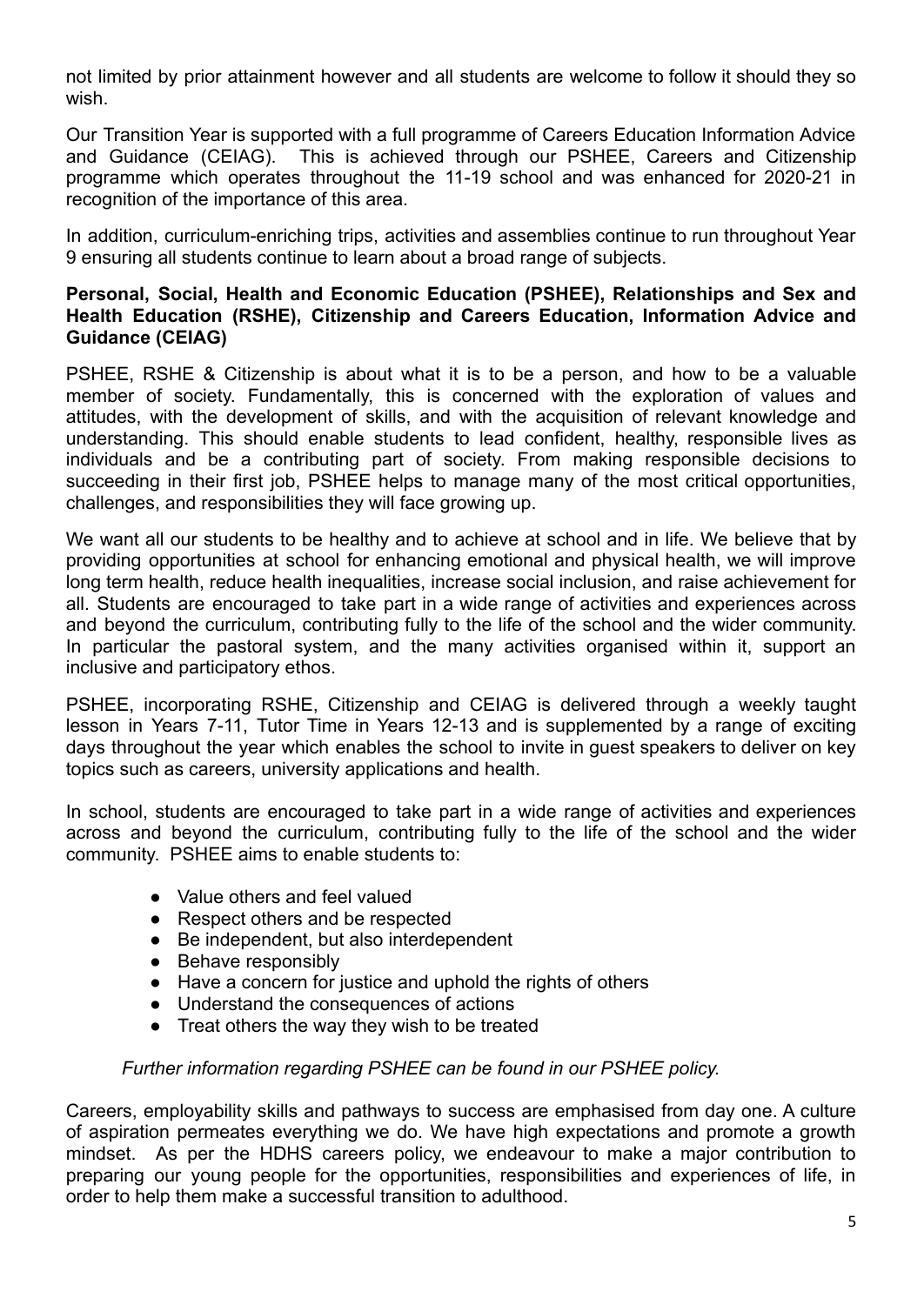All students in Years 7 -13 access impartial CEIAG through a variety of methods. This includes 1:1 meetings with an independent careers advisor and small group work with a team of careers professionals from Directions, a company which specialises in this field. Whole year career events also take place to support CEIAG, particularly in the lower school.

*Further information regarding CEIAG can be found in our careers policy.*

## **Spiritual, Moral, Social and Cultural (SMSC) Development**

At Harwich and Dovercourt High School we recognise that the spiritual, moral, social and cultural development of students plays a significant part in their ability to learn and to achieve their full potential. As such, SMSC is integral to the school's ethos. We believe that students cannot and will not learn effectively unless they are both happy and secure; unless their individuality is respected; their differences celebrated; their difficulties understood; their interests extended and their talents developed. For that reason, the spiritual, moral, social and cultural development of students is as important as their academic development. As a consequence of this belief we aim to provide an education that gives students the opportunity to explore and develop their own values and beliefs, to engage with their spiritual lives; to develop positive and caring attitudes towards others; to develop an understanding of their social and cultural roots and to hold an appreciation of the diversity and richness of other cultures.

Students are given the opportunities to explore the SMSC aspects of their personal development through school pastoral activities, themselves designed to foster and cultivate the values above; through collective worship, delivered in year group assemblies, which provide rich opportunities for personal and collective reflection; and through all curriculum areas, each making a contribution to students spiritual, moral, social and cultural development within their particular context.

*Further information regarding SMSC can be found in our SMSC Policy/British Values Statement.*

# **Key Stage Four (Years 10-11)**

In Key Stage Four, it is important to ensure that students receive an education that is broad, balanced and relevant, and equips them for the next stage in their lives, be that further education or employment with training. Our Key Stage Four curriculum is made up of compulsory (core) subjects and chosen subjects that will enable students to follow courses appropriate to their interests and abilities. Students will follow a total of four option choices in all. We offer a range of qualifications, namely GCSEs, BTECs, NCFE Certificates and Cambridge National Certificates.

Firstly, our ambition is for all of our students to achieve to the maximum of their potential. This means that we would expect a significant proportion of them to be able to go on to study academic courses when they finish Year 11. Academic success in Year 11 is therefore highly important, as it allows our students to progress to an appropriately challenging route at Sixth Form, from traditional A levels to vocational, classroom-based options, to employment-based routes including apprenticeships.

We strongly believe in giving our students the best possible chance of achieving their potential in Year 11, and to that end in 2018-19 added a transition year (Year 9) to support our existing two-year Key Stage Four. We believe that this affords students the opportunity to develop the knowledge and skills needed to thrive within the curriculum they have chosen, leading to the best possible outcomes for the student at the end of the three years, and providing the best possible preparation for the next steps in their academic careers as they move into Key Stage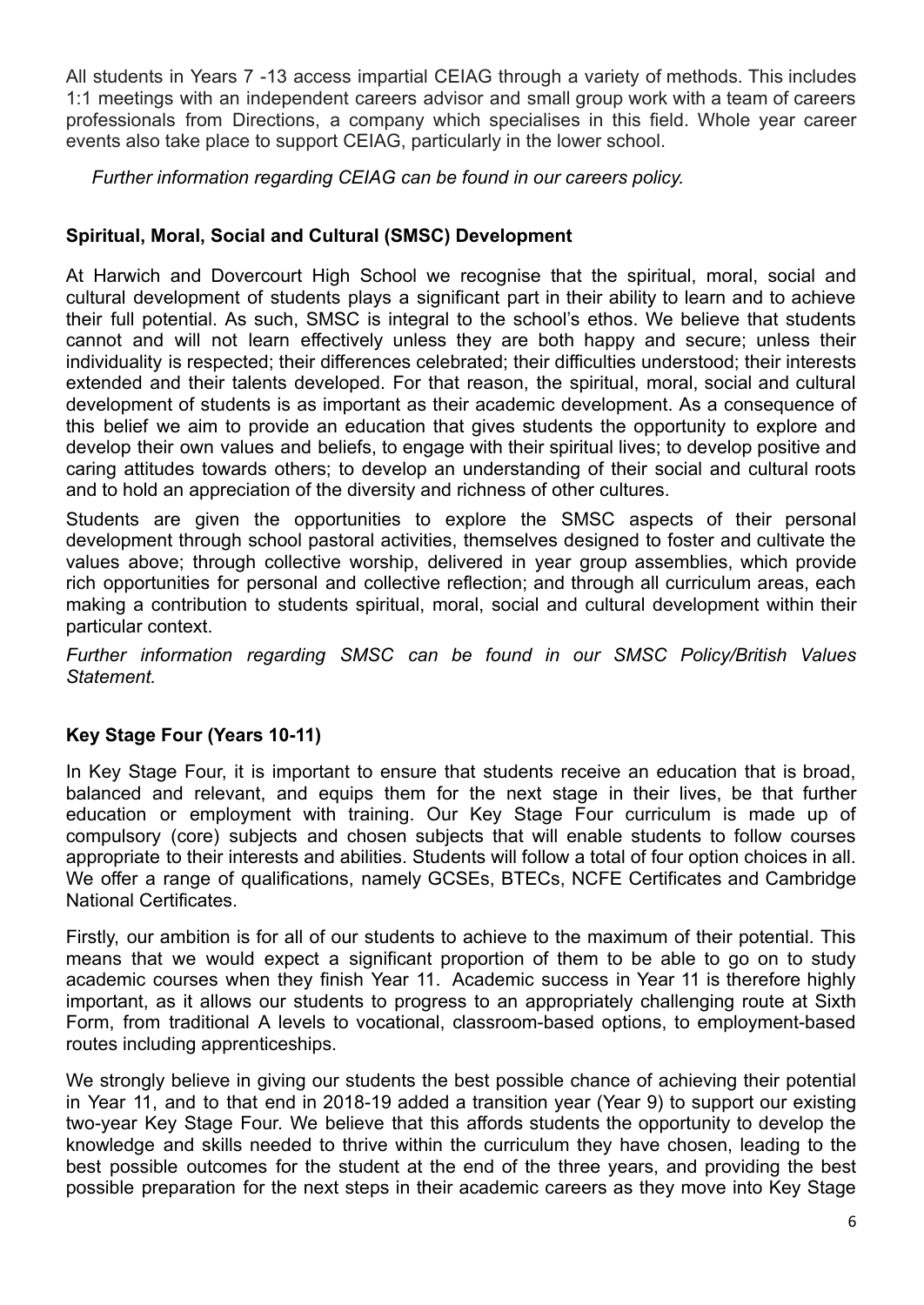Five.

In core subjects and, where possible, in history, geography and languages, students are taught in groups organised according to both prior attainment and attitude to learning, in order to maximise progress and attainment across all classes. Options subjects are taught in mixed prior attainment classes.

In Year 9, 10 and 11 we report three times a year, focusing on attitude to learning as the principal attribute through which we measure engagement in learning. This is accompanied by teacher forecasted PEY(Predicted End of Year) and PEY11 (Predicted End of Year 11) grades, where appropriate.

# **Compulsory (Core) Subjects**

GCSE English language and literature (2 GCSEs)

GCSE mathematics (1 GCSE)

GCSE science – the majority of our students study the "trilogy" science GCSE (2 GCSEs), although an increasing number of passionate scientists opt to study separate GCSE sciences instead - biology, chemistry, physics - (3 GCSEs). All students in our Ebacc classes study separate sciences during their Transition Year.

## **Option One: English Baccalaureate Subjects**

The English Baccalaureate (EBacc) recognises those students that have studied a core of academic subjects – English, mathematics, sciences (which includes computer science), history or geography, and a language. EBacc subjects are becoming more important with employers and universities, therefore all KS4 students at HDHS are required to choose one EBacc subject from the following list. Students who have followed the Ebacc pathway at KS3 and in their Transition Year are strongly encouraged to continue with the full English Baccalaureate (i.e. history or geography and a language):

- computer science
- French
- geography
- history

# **Options Two and Three**

Students have a free choice from the following, although we recommend that they take advantage of the wide range of subjects on offer to make choices from different subject areas:

- art & design (fine art **or** graphic design)
- child development
- computer science
- design & technology
- drama
- engineering
- enterprise and marketing (business studies)
- food technology
- French
- geography
- history
- media studies
- music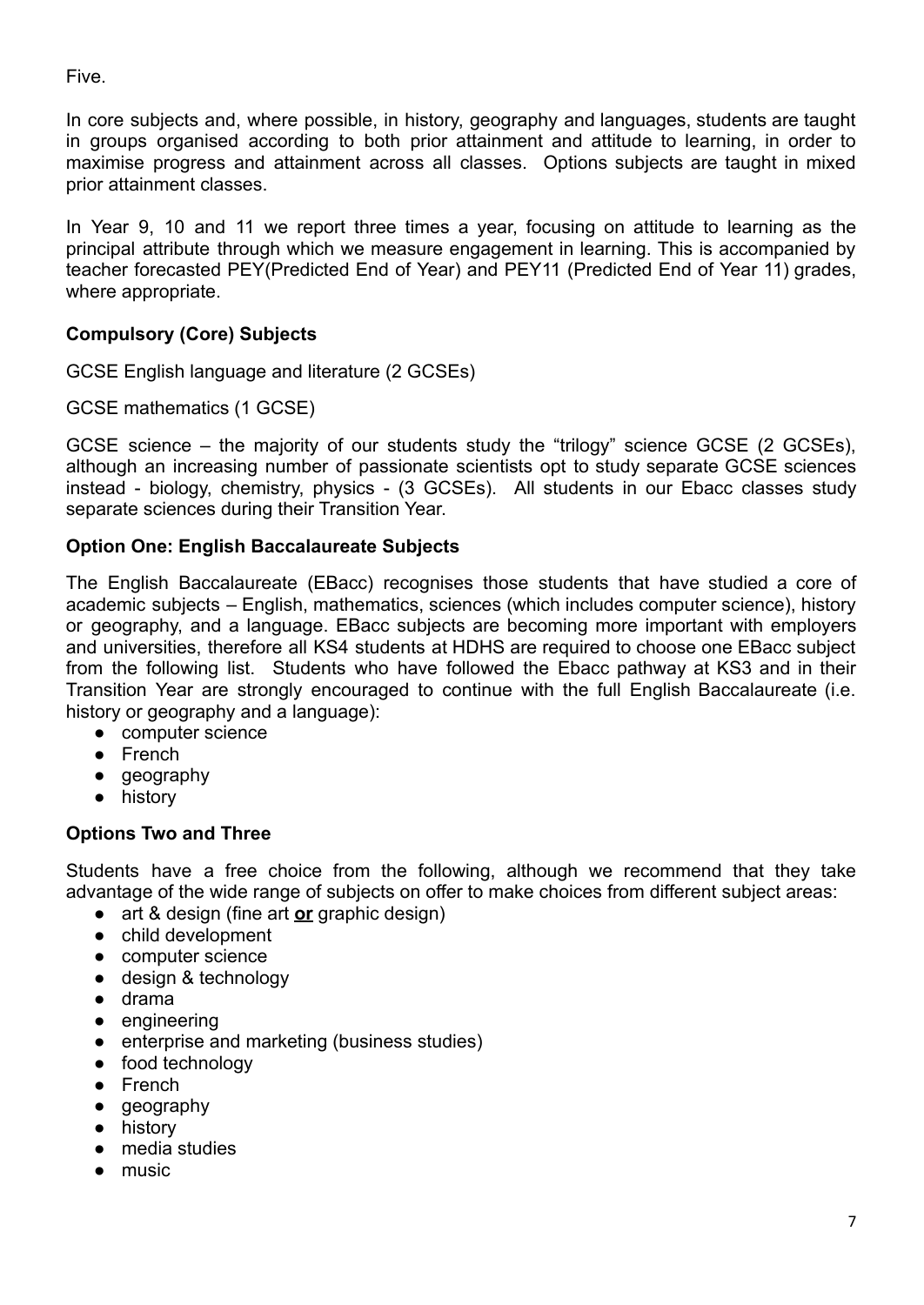## **Option Four: Core Sport or Dance**

All students finally make a choice between studying BTEC Sport or BTEC Performing Arts (dance) during their core physical education time.

## **Key Stage 5**

## **Academic Offer (Level 3)**

At Harwich and Dovercourt Sixth Form College, students choose the courses which best suit their interests and abilities and which offer them appropriate opportunities for progression. Initial course choices are made via the application form and all applicants have a counselling meeting to give advice and guidance on their choices. The General Certificate of Education Advanced Level (GCE Advanced Level or A Level) courses offered focus on academic subjects. In 2021-22 the local offer, based at HDSFC was as follows, although this is now significantly broadened through our partnership with Sigma Sixth Tendring, which offers a complementary suite of A level and Applied/BTEC qualifications which students can opt to study alongside their course(s) at HDSFC, with free transport provided to and from Sigma Sixth daily:

Either one double award plus one single award, or three single awards from the following:

Double Awards (BTEC National Diploma/OCR Level 3 Technical Diploma):

- Health & social care
- Sport

Single Awards (A level/RSL L3 Diploma/OCR L3 Technical Extended Certificate):

- A level art
- A level English literature
- A level geography
- A level history
- A level psychology
- A level sociology
- OCR L3 Technical Sport
- RSL L3 Performing Arts

## **Extended Project Qualification**

All students have the opportunity to study the Extended Project Qualification (Level 3) or the Higher Project Qualification (Level 2). EPQ is a free-standing qualification offered by AQA, and involves choosing a topic and carrying out research into that particular area, then creating either a 5,000 word report or a 'product' and a 1,000 word report. After that, students deliver a small presentation to a group of non-specialists about their topic, lasting from 10 - 15 mins. It allows students to develop their understanding of a topic they are personally interested in. Plus, it helps when applying for University as it demonstrates commitment to a subject, and allows students to develop the independent research skills needed for successful undergraduate study.

## **Vocational Offer: Hairdressing**

Our successful hair salon offers level 2 qualifications in hairdressing which, alongside an organised industry-specific work experience programme, enables our students to move onto either further study at Level 3 or apprenticeships in the industry. Many of our graduates have gone on to successful careers in the hair and beauty industry at the end of Year 13. For 2019-20, we introduced a Level 3 qualification in hairdressing, meaning that students who successfully completed the Year 12 course are now able to complete Key Stage 5 with us before moving into the world of work full time.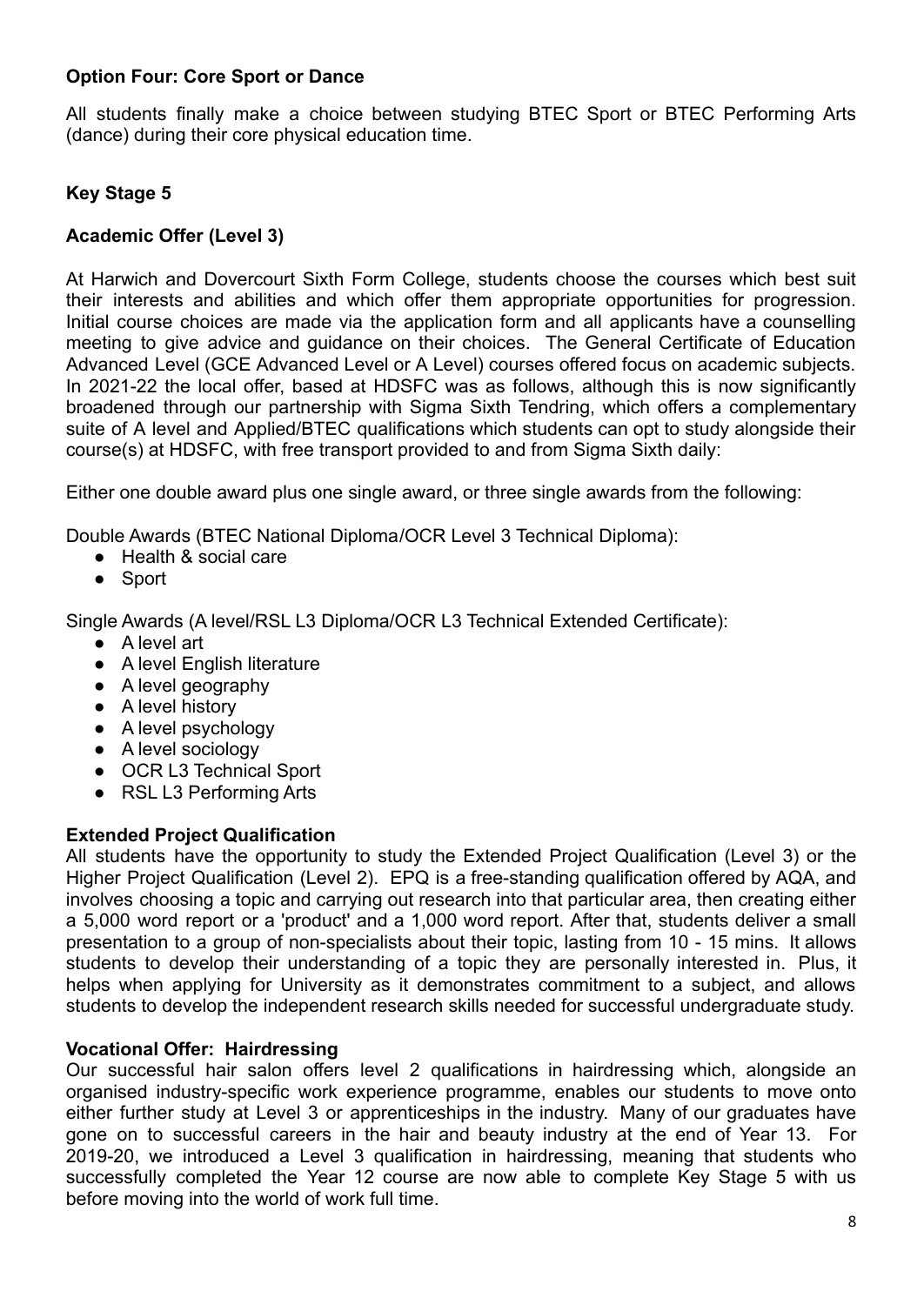## **Foundation Learning Route - formerly Knowledge, Learning, Independence and Careers (KLIC)**

We also offer a one-year Foundation Learning Route. The purpose of this is to support students who fell short of the grades required for Level 3 study in developing their qualifications at Level 2, in order to prepare them for employment or further education in Year 13 and beyond. This route has been developed this year and includes:

- L2 Employability (Double Award)
- GCSE English and maths (where students have not vet achieved a grade 4)
- L2 Public Services option
- Work Experience
- PiXL LORIC Certificate (Leadership, Organisation, Resilience, Initiative,Communication)
- International Certificate of Digital Literacy
- A range of extra qualifications in employment related topics, e.g. food hygiene

## **Blended Route**

We recognise that some students excel in one or two subjects but might not necessarily reach the entry requirements to study three at Level 3 in Key Stage 5, hence from 2019-20 we introduced our Blended Route. This allows students to study a mixture (or blend) of courses at Levels 2 and 3, depending on their interests, aspirations and prior achievements. Typically, students will study one or two Level 3 courses (e.g. Health and Social Care Double) alongside resitting English and/or maths, as well as a Level 2 course in the Prince's Trust Achieve Award. Some students will also add work experience or the EPQ to further accentuate their sixth form education. This route allows students to build a range of qualifications, skills and experiences which will prepare them to move into the next stage in their lives, often the world of work or a career-based university course. All students who enter our Blended Route will have a 1:1 discussion with the Head of Sixth Form to design a bespoke curriculum based around their prior academic achievement, interests and careers aspirations.

In Key Stage 5 we report two (Y13) or three (Year 12) times a year, focusing on progress towards target grades. This includes Working At, Predicted End of Year and Predicted End of Course grades.

## **The impact of our Curriculum**

Having followed our curriculum for five or seven years, our students will have developed the detailed knowledge and skills they need to achieve well in their public examinations in Years 11 and 13. They develop and nurture a love of reading which supports them both in their academic studies and in their development of cultural capital.

As a result of their studies and our programme of CEIAG, they are well prepared for the next stage in their lives, be that moving to sixth form provision at the end of Year 11 or higher education or the world of work at the end of Year 13. Indeed, the number of HDHS students in education, employment or training after they leave us is as good as, if not better than, national averages.